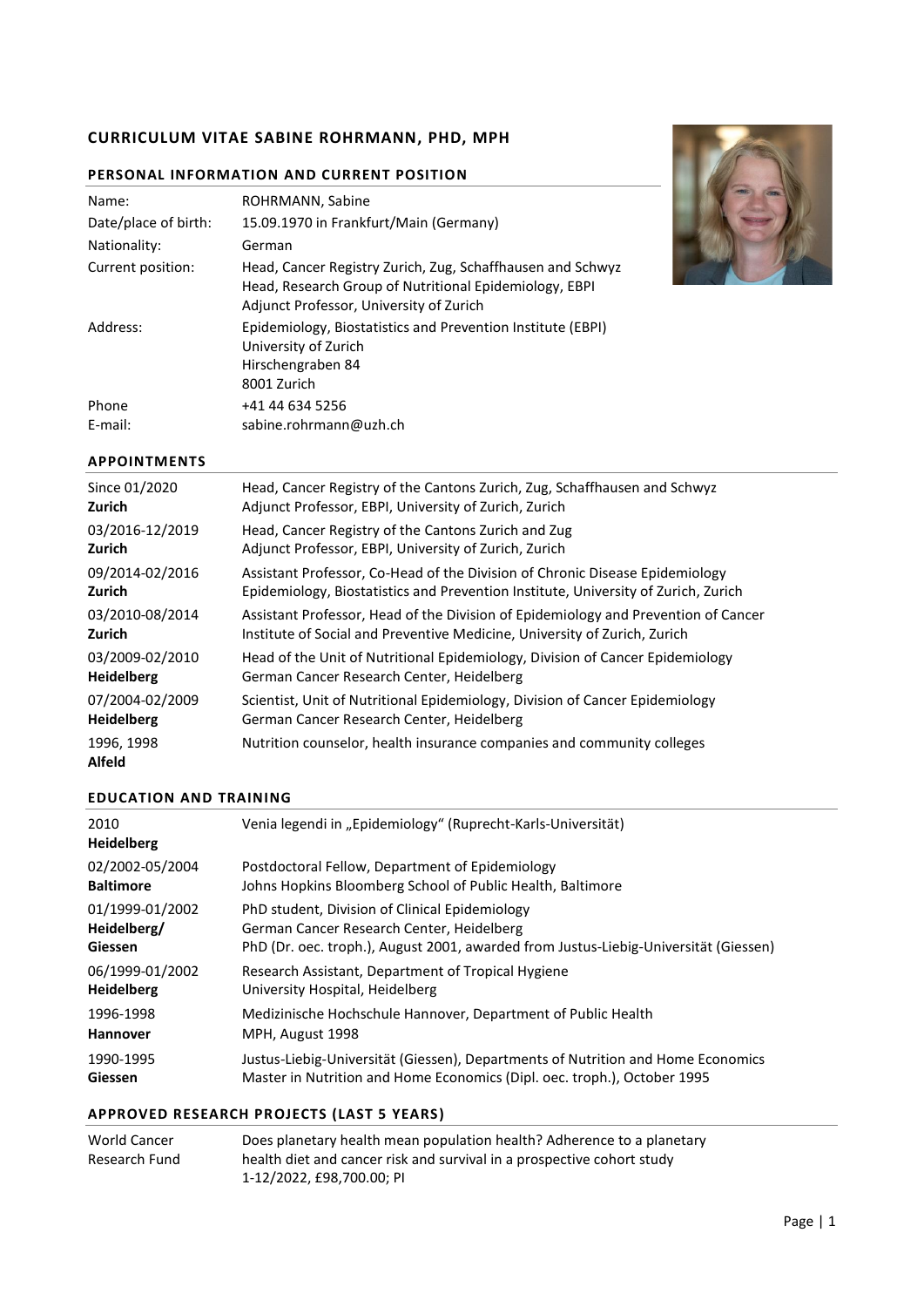| SNSF, NRP 69                                                | Sustainable and healthy diets: Trade-offs and synergies<br>9/2016 - 8/2018, CHF 850,000; Co-PI / WP leader                                                                                                                |
|-------------------------------------------------------------|---------------------------------------------------------------------------------------------------------------------------------------------------------------------------------------------------------------------------|
|                                                             | Evaluation of Vitamin D Status and its Determinants in Switzerland<br>1/2014 - 6/2018, CHF 390,000; PI                                                                                                                    |
| Krebsliga Schweiz/<br><b>Cancer Research</b><br>Switzerland | Can living well save my life? Cancer-protective lifestyle prevalence-and its<br>association with mortality-across Swiss language regions<br>3/2021 - 9/2022, 179,000 CHF; PI                                              |
|                                                             | National study on outpatient rehabilitation of cancer patients in Switzerland<br>1/2018 - 12/2019, CHF 60,000; PI                                                                                                         |
|                                                             | Epidemiology of in-situ breast cancer<br>12/2017 - 11/2020, CHF 180,000; PI                                                                                                                                               |
| <b>Federal Food Safety</b><br>and Veterinary Office         | National Survey menuCH-Kids<br>6/2022 - 7/2025, 3,800,000 CHF, Co-Investigator (Head, study centre Zurich)                                                                                                                |
|                                                             | Schweizer Ernährungsempfehlungen: Wissenschaftliche Grundlagen und statistisches Modell<br>6/2021 - 5/2022, 209,900 CHF, Project Collaborator                                                                             |
| <b>Federal Food Safety</b><br>and Veterinary Office         | Auswertung der konsumierten Portionengrössen pro Mahlzeit anhand von menuCH-Daten<br>8-9/2020. 29,800 CHF, PI                                                                                                             |
|                                                             | Optimization of a semi-quantitative food frequency questionnaire (long and short form)<br>for dietary assessment in Switzerland (StudyCH)<br>3/2020 - 2/2023, CHF 230,083, Co-PI / WP leader                              |
|                                                             | What does the Swiss population eat? Characterization of food and consumption, dietary<br>patterns and lifestyle in the Swiss language Regions.<br>6/2017 - 5/2020, CHF 322,792; PI                                        |
| Other:                                                      | Wein in Lausanne, Bier in Basel? Vertiefte Auswertungen zum Konsum alkoholischer Getränke<br>in der Schweiz auf Basis der ersten Schweizer Verzehrsstudie menuCH<br>Jimmy Wirth Stiftung; 6/2021 - 5/2022, 49,980 CHF; PI |
|                                                             | Brain cancer incidence and mortality-comparisons between Switzerland and Georgia<br>State Secretariat for Education, Research and Innovation (SERI)<br>1/2019-5/2020, 8,500 CHF; PI                                       |
|                                                             |                                                                                                                                                                                                                           |

## **SUPERVISED PHD THESES**

Sarah Theresa Pannen, Development of a Swiss eFFQ (since 8/2020) Maria-Eleni Syleouni, Prediction of breast cancer mortality and survival (since 8/2020) Nena Karavasiloglou, Epidemiology of in-situ breast cancer (11/2017 – 11/2020) Giulia Pestoni, What does the Swiss population eat? (7/2017 – 10/2020) Salome Adam, Prostate Cancer Survivorship in Switzerland (4/2015 - 12/2018) Katarina Matthes, Co-morbidities and prostate cancer survival (2/2015 - 6/2018) Aline Richard (Barbir): Determinants of a healthy lifestyle (7/2014 - 9/2016) Tina Lohse: Risk factors of cancer mortality in Switzerland (2/2014 - 6/2017)

#### **PRIZES, FELLOWSHIPS, DISTINGUISHED MEMBERSHIPS**

| 2022      | Co-Chair, Review Committee of the Environment and Lifestyle Epidemiology (ENV) Branch of the |
|-----------|----------------------------------------------------------------------------------------------|
|           | International Agency for Research on Cancer (IARC)                                           |
| 2021-2025 | External Member, Senate Competition Committee of the Leibniz Association                     |
| $2020 -$  | Swiss Association for Cancer Registries (ASRT) (Co-President since 1/2022)                   |
| 2019-2022 | Member, IARC Scientific Council                                                              |
| 2018-     | Member, Scientific Advisory Board Stiftung Folsäure                                          |
| 2016-     | Member, Editorial Board, Schweizer Zeitschrift für Ernährungsmedizin                         |